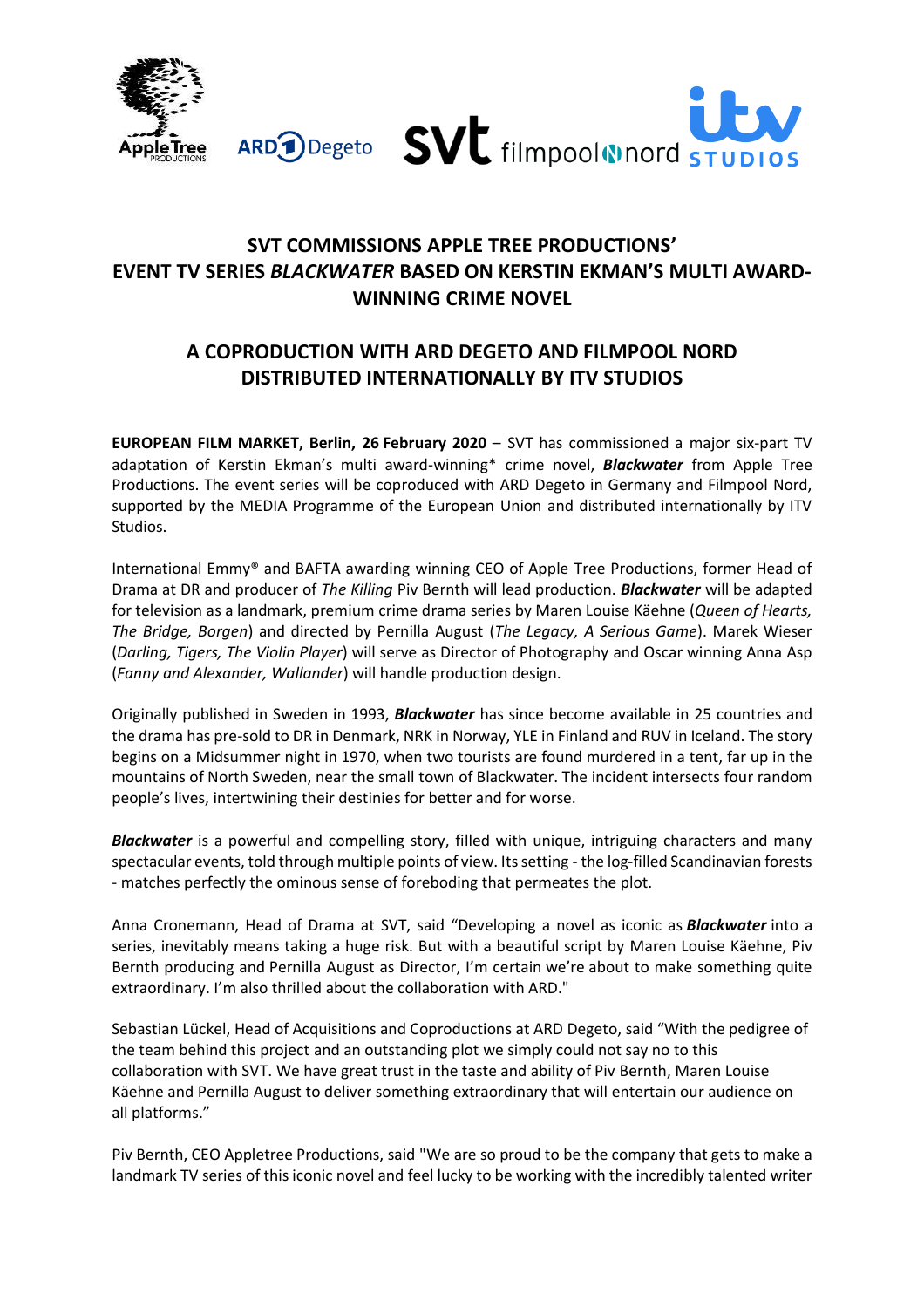

Maren Louise Käehne and director Pernilla August in bringing this story to the screen. Together with our partners, SVT, ARD Degeto, Filmpool Nord and ITV Studios we are so much looking forward to presenting the series to Swedish, Nordic and international audiences."

Sandra Warg, CEO Filmpool Nord, said "It is truly a great privilege to be a co-producer of this project adapted from an outstanding novel. This is a local story aimed for the global market. All the creative powers behind the TV series ensure the best prerequisites for a successful outcome, and I am really excited that Norrbotten will be a part of this - offering, among other assets, the vast and uniquely suggestive surroundings of our Arctic region."

Ruth Berry, Managing Director of Distribution, ITV Studios said, "We're really excited to take *Blackwater* to market. It's a gripping internationally renowned story, recreated by a team of leaders in their fields and backed by three committed partners from the outset. We couldn't be more delighted to represent *Blackwater* on the world stage at a time when demand for European drama is going from strength to strength."

*Blackwater* is the second production from ITV Studios-backed Apple Tree Productions following *Equinox,* a character-driven supernatural thriller series of 6 x 45 mins., currently shooting in Copenhagen for Netflix. The series has been developed with the support of Creative Europe – MEDIA Programme of the European Union.



*\* Blackwater* was awarded the Swedish Publishers Association's August Prize 1993, the Swedish Crime Writers Academy Prize 1993 and The Nordic Council of Ministers' Literature Prize in 1994.

### **For further information contact:**

Laura Saunders, International PR Lead, ITV Studios, +44 (0)207 157 3021, +44 7568557238, [laura.saunders@itv.com](mailto:laura.saunders@itv.com)

### **About Apple Tree Productions**

Apple Tree Productions is a production company established in Denmark and In Sweden, which develops and produces high quality drama series for Nordic and international audiences.

The company was founded by Lars Hermann and Piv Bernth, who were behind international successes like *The Killing, The Legacy, Follow the Money, The Bridge, Liberty* and *Ride Upon the Storm*. Backed by ITV Studios, Apple Tree Productions pursues ideas big and small nationally as well as internationally.

### **SVT**

Sveriges Television (SVT) is the Swedish public service television company with the widest range of programming of all TV companies in Sweden. Our vision is to contribute to a more inquisitive, informed Sweden. Our aim is to create content that engages, entertains and enriches - in the service of the public. SVT is together with the public service radio (SR) the most trusted Swedish media and enjoys a very good support from the Swedish TV audience.

**ARD DEGETO**